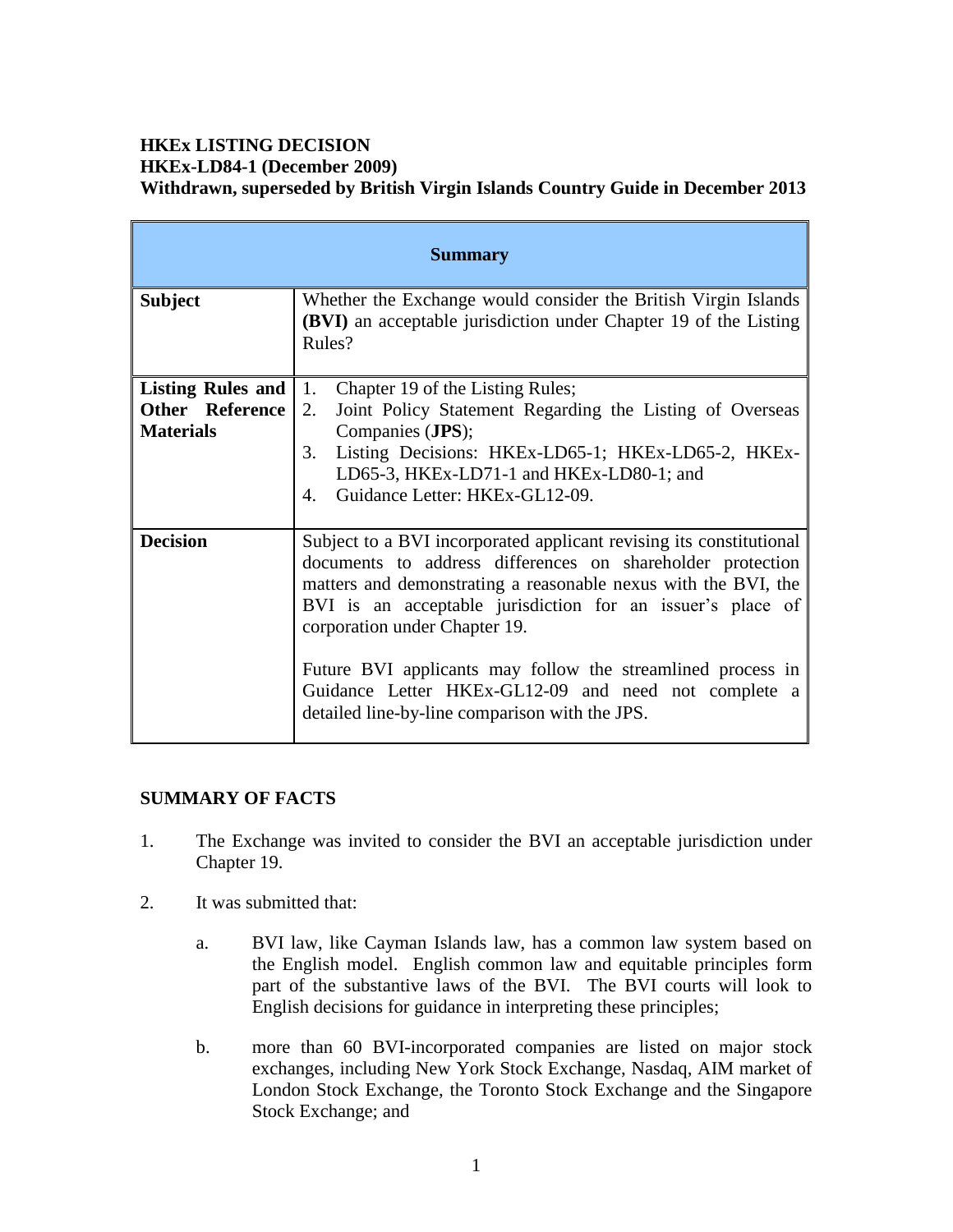- c. British Virgin Islands Financial Services Commission is a signatory of the IOSCO Multilateral Memorandum of Understanding Concerning Consultation and Co-operation and the Exchange of Information.
- 3. Based on the streamlined procedures in Guidance Letter HKEx-GL12-09, a comparison table (see Annex) was provided showing how shareholder protection matters identified in the JPS could be dealt with under BVI Business Companies Act (**BVI Act**), benchmarking them against Cayman Islands Companies Law (**Cayman Islands Law**):
	- Part I sets out the differences between the BVI Act and Cayman Islands Law on those shareholder protection matters and what a BVI applicant could do to provide at least the same protection level as that provided by a Cayman Islands applicant.
	- Part II sets out those protection matters where there are no generally equivalent provisions in the BVI Act or Cayman Islands Law but the memorandum and articles of association (**M&A**) of a BVI applicant could be amended to incorporate provisions that are substantially the same as those commonly adopted by a Cayman Islands applicant.
	- Part III sets out those shareholder protection matters where the BVI Act and Cayman Islands Law afford generally equivalent protection; hence no action is required.

## **THE ISSUES RAISED FOR CONSIDERATION**

4. Whether the Exchange would consider the British Virgin Islands (**BVI**) an acceptable jurisdiction under Chapter 19 of the Listing Rules.

#### **APPLICABLE LISTING RULES OR PRINCIPLES**

- 5. Chapter 19 provides a general framework for all overseas companies seeking a listing on the Exchange. In particular, under Rule 19.05(1)(b), when approving primary listing of securities of an overseas issuer, the Exchange reserves the right to be satisfied that the overseas issuer is incorporated in a jurisdiction which offers at least equivalent standards of shareholder protection to those in Hong Kong.
- 6. Where the Exchange believes that the jurisdiction in which the overseas issuer is incorporated does not provide standards at least equivalent to those in Hong Kong, the Exchange may approve listing of the overseas issuer subject to it making variations to its constitutional documents the Exchange requires (see note to Rule  $19.05(1)$ ).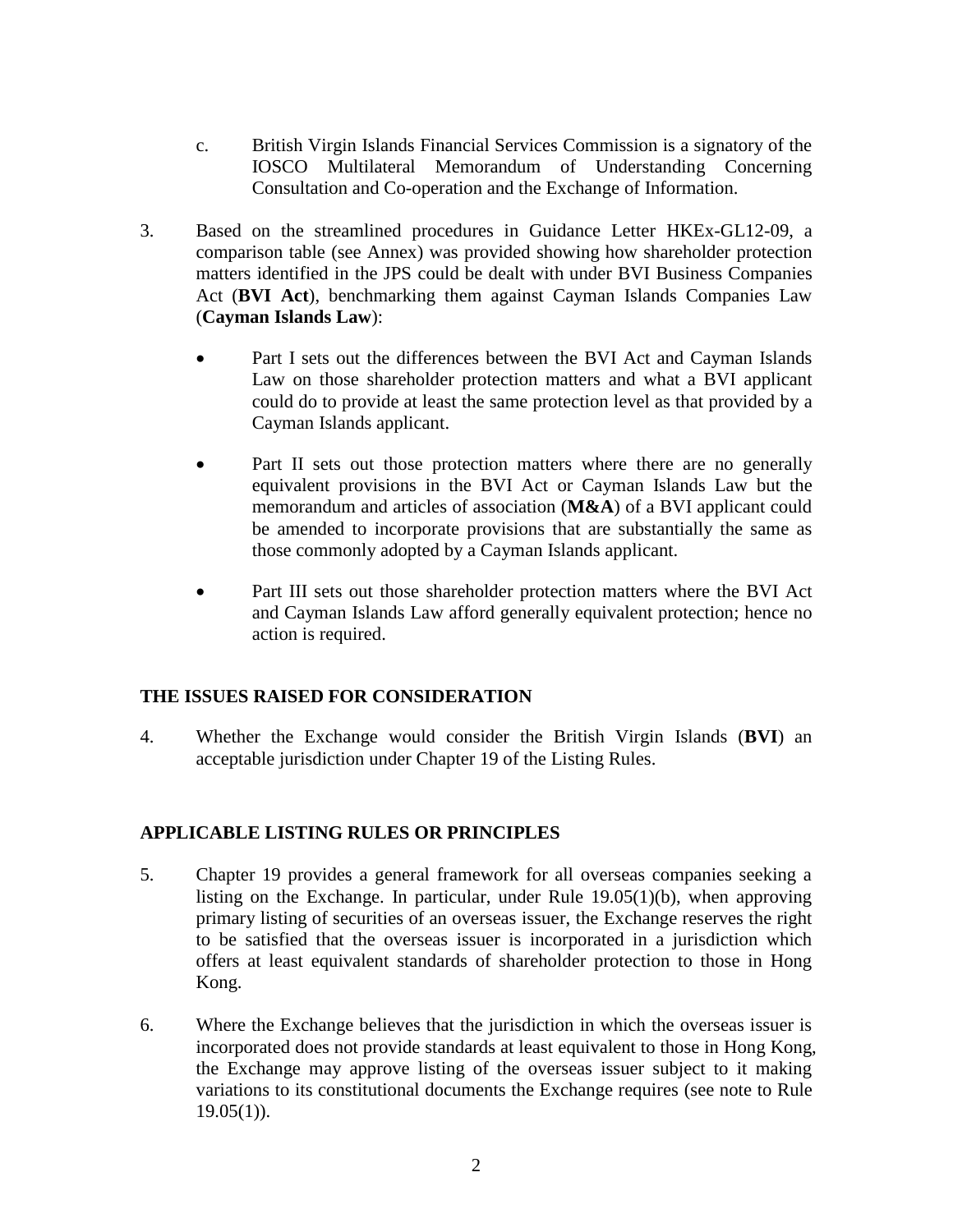- 7. The JPS has formalised this process by setting out a list of shareholder protection which the Exchange will take into account.
- 8. The shareholder protection standard of an overseas issuer's jurisdictions of incorporation is explained in Listing Decisions HKEx-LD65-1, HKEx-LD65-2, HKEx-LD65-3, HKEx-LD71-1 and HKEx-LD80-1.
- 9. Guidance Letter HKEx-GL12-09 sets out streamlined procedures for listing overseas companies. It provides that a potential applicant can show that the shareholder protection standards in its home jurisdiction are comparable to the standards of any one of the recognised or accepted jurisdictions, instead of benchmarking directly to Hong Kong standards.
- 10. Cayman Islands is one of the recognised jurisdictions under the Listing Rules.

## **THE ANALYSIS**

#### *Benchmarking to Cayman Islands*

- 11. The Exchange noted that the proposed amendments to a BVI applicant's M&A in the table are substantially similar to those commonly adopted by a Cayman Islands applicant.
- 12. Based on the proposed amendments to the BVI applicant's M&A with respect to the shareholder protection matters in the JPS, the Exchange was of the view that shareholders of a BVI applicant should be afforded a comparable level of protection as that provided by a Cayman Islands applicant.
- 13. The Exchange also noted there is reasonable regulatory cooperation between regulators in the BVI and Hong Kong.
- 14. If there are any subsequent major changes in the BVI law which significantly lower shareholder protection standards, the Exchange would impose further conditions or reconsider accepting any future BVI applications.

#### *Nexus to be established*

15. When considering future BVI applications, a potential applicant needs to demonstrate to the Exchange that there is a reasonable nexus between its operations and the BVI.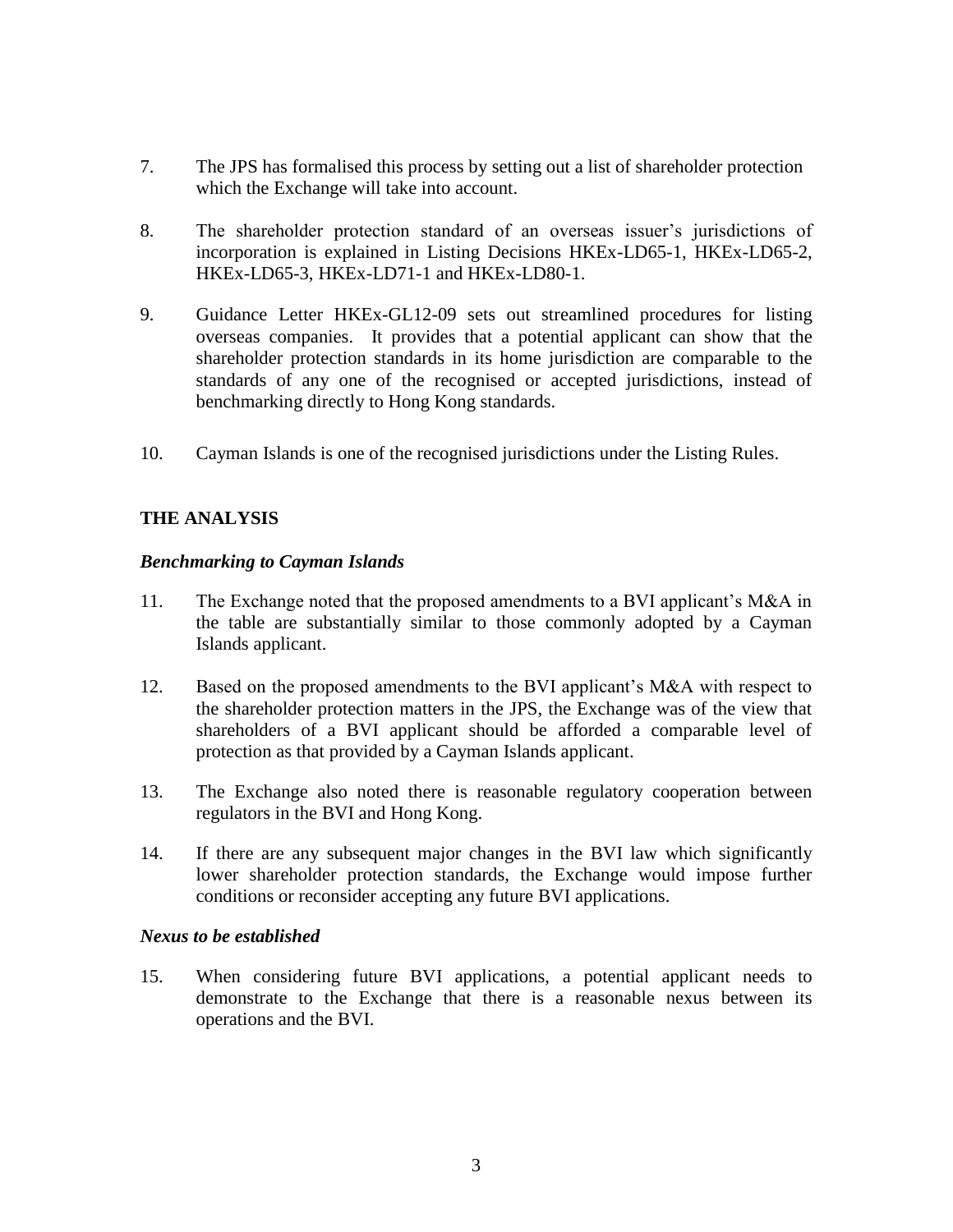#### **THE DECISION**

- 16. The Exchange determined that BVI is an acceptable overseas jurisdiction subject to:  $$ 
	- a. a potential BVI applicant must amend its constitutional documents to address the differences in shareholder protection matters identified in the JPS;
	- b. a potential BVI applicant must demonstrate it has a reasonable nexus between its place of incorporation and its place of business operations;
	- c. the sponsor must provide a confirmation that it has considered and reviewed all material shareholder protection areas in its due diligence review under Practice Note 21 of Main Board Rules or Practice Note 2 of GEM Rules and it is independently satisfied with the conclusion that the shareholder protection in the BVI is at least equivalent to that in Cayman Islands; and
	- d. a legal opinion and a sponsor's confirmation must be provided to confirm that the BVI incorporated applicant's constitutional documents do not contain provisions which will prevent it from complying with the Listing Rules and there is nothing in them that will prevent it from complying with the Securities and Futures Ordinance – Disclosure of Interests and the Hong Kong Codes on Takeovers and Mergers and Share Repurchases.
- 17. Future BVI applicants may follow the streamlined process set out in Guidance Letter HKEx-GL12-09 and need not complete a detailed line-by-line comparison with the JPS.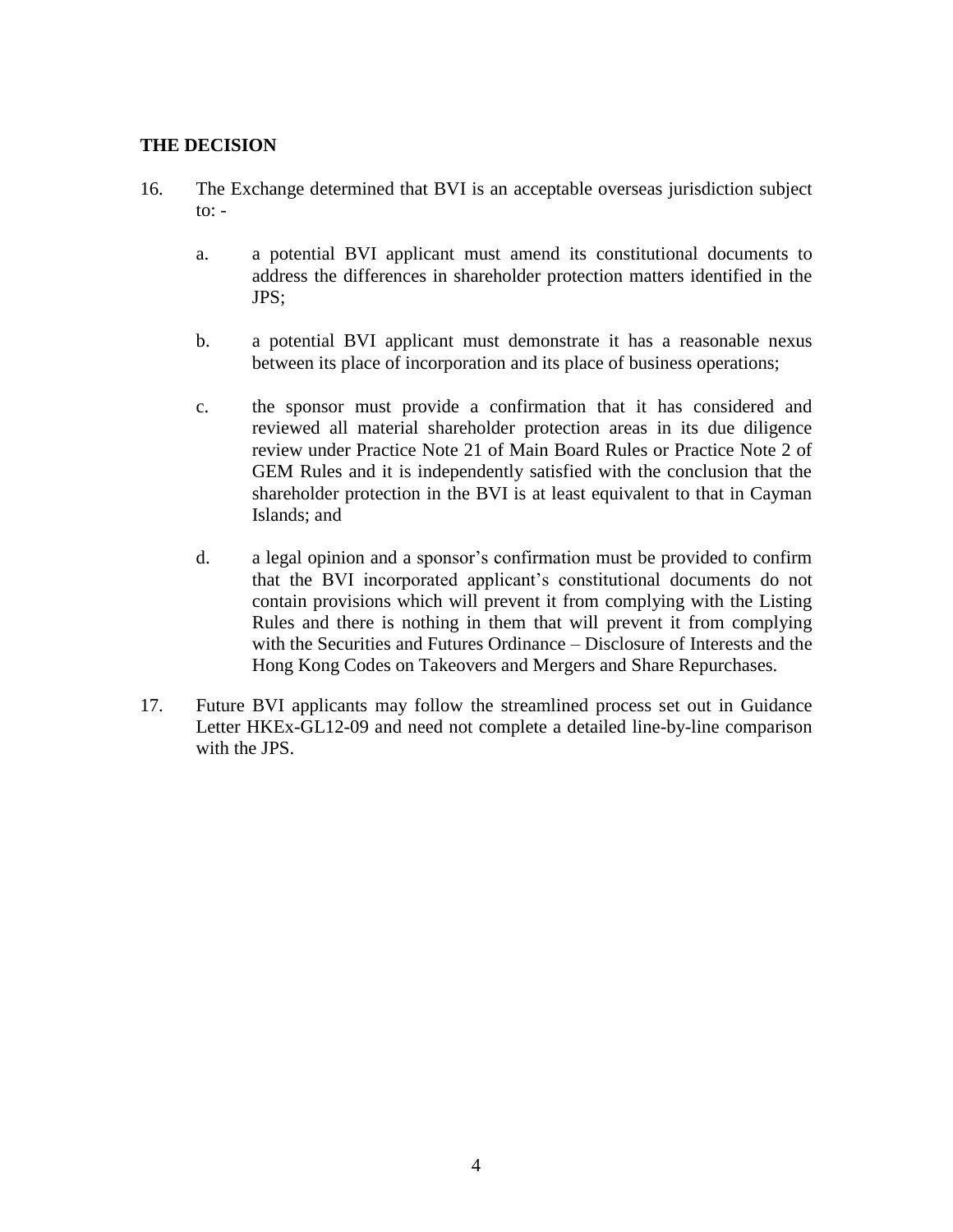# **ANNEX**

# **Comparison Table referred to in paragraph 3 above**

| Part I - items identified in the JPS where BVI Act and Cayman Inlands Law are different |                                                                           |                                                                                     |  |
|-----------------------------------------------------------------------------------------|---------------------------------------------------------------------------|-------------------------------------------------------------------------------------|--|
| <b>Item</b>                                                                             | <b>Differences</b>                                                        | Proposed amendments to the BVI's<br>constitutional documents                        |  |
| 1(a)                                                                                    | <b>Under the BVI Act</b>                                                  | To specify that directors do not have power                                         |  |
|                                                                                         | Alteration to the constitutional                                          | to amend the constitutional documents and                                           |  |
|                                                                                         | documents may be effected by                                              | that any alteration must be approved by                                             |  |
|                                                                                         | majority vote of resolution<br>of                                         | members' special resolution.                                                        |  |
|                                                                                         | if<br>members<br>the<br>directors<br><b>or</b>                            |                                                                                     |  |
|                                                                                         | authorised by the memorandum.                                             |                                                                                     |  |
|                                                                                         | Islands Law<br>Under Cayman                                               |                                                                                     |  |
|                                                                                         | Alteration can only be made by                                            |                                                                                     |  |
|                                                                                         | special resolutions.                                                      |                                                                                     |  |
| 4(a)                                                                                    | <b>Under the BVI Act</b>                                                  | To state the maximum number of shares and                                           |  |
|                                                                                         | The concept of share capital no                                           | provide for the increase of shares by                                               |  |
|                                                                                         | exists<br>and<br>hence<br>longer<br>no                                    | majority vote.                                                                      |  |
|                                                                                         | mechanism for increasing share                                            |                                                                                     |  |
|                                                                                         | capital.                                                                  |                                                                                     |  |
|                                                                                         | Under Cayman Islands Law                                                  |                                                                                     |  |
|                                                                                         | Authorised share capital can be                                           |                                                                                     |  |
|                                                                                         | increased if permitted by<br>a                                            |                                                                                     |  |
|                                                                                         | company's articles and effected by                                        |                                                                                     |  |
|                                                                                         | ordinary resolution.                                                      |                                                                                     |  |
| 4(b)                                                                                    | <b>Under the BVI Act</b>                                                  | In line with Cayman Islands Law, to specify                                         |  |
|                                                                                         | The concept of share capital and                                          | that any distribution must be approved by                                           |  |
|                                                                                         | maintenance<br>longer<br>no<br>exist.                                     | special resolution of members the same way                                          |  |
|                                                                                         | Hence, no mechanism for reduction                                         | as that in the Cayman Islands Law.                                                  |  |
|                                                                                         | of capital.                                                               |                                                                                     |  |
|                                                                                         | <b>Under Cayman Islands Law</b>                                           |                                                                                     |  |
|                                                                                         | Share capital can be reduced if                                           |                                                                                     |  |
|                                                                                         | permitted by the company's articles                                       |                                                                                     |  |
|                                                                                         | and effected by special resolution of                                     |                                                                                     |  |
|                                                                                         | members.                                                                  |                                                                                     |  |
| 4(c)                                                                                    | <b>Under the BVI Act</b>                                                  | As the Solvency Test has limited the BVI                                            |  |
|                                                                                         | While the Act does not specify the                                        | company's funding sources for redemption                                            |  |
|                                                                                         | funding sources for redemption and<br>share repurchase, its Solvency Test | and share repurchase, the position in BVI<br>should be comparable to that of Cayman |  |
|                                                                                         | provides that any company may                                             | The mechanism of repurchase<br>Islands.                                             |  |
|                                                                                         | only effect the repurchase if the                                         | could be done by way of amending the BVI                                            |  |
|                                                                                         | value of its assets exceeds its                                           | company's M&A in the same way as a                                                  |  |
|                                                                                         | liabilities and it is able to pay its                                     | Cayman Islands applicant does to its M&A.                                           |  |
|                                                                                         | debts.                                                                    |                                                                                     |  |
|                                                                                         |                                                                           |                                                                                     |  |